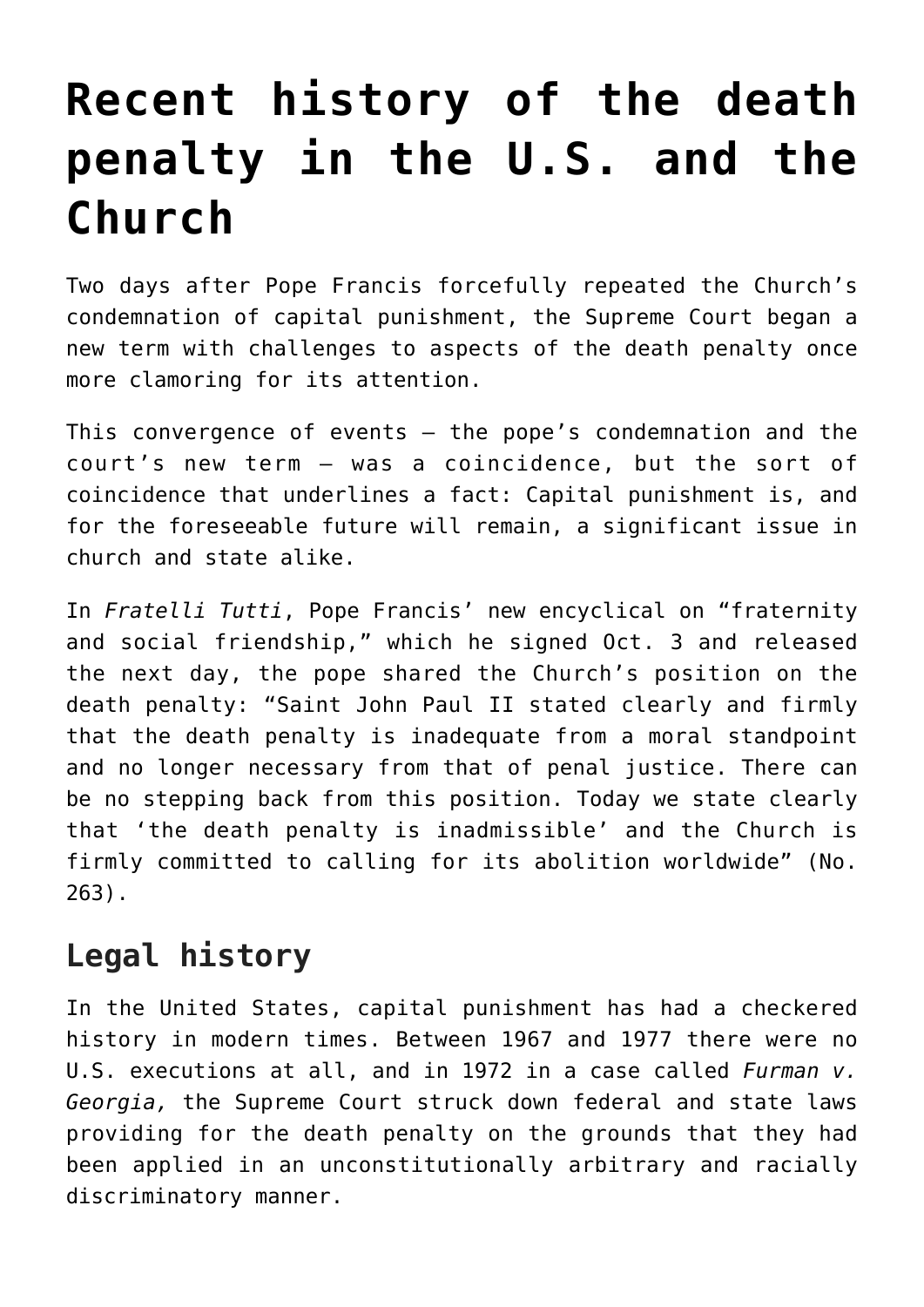States then moved to enact new death penalty statutes to address the concerns raised by the Supreme Court, and in 1976 the court responded by approving of the death penalty in a case called *Gregg v. Georgia*.

By far the largest number of executions now take place under state laws. Since 1976, death sentences for state violations have numbered more than 7,800, with the penalty actually carried out in more than 1,500 cases. As of the end of last year, the number of people on death row awaiting execution was over 2,600.

In recent years, nevertheless, there has been a growing reaction against the death penalty, with 32 states either abolishing capital punishment entirely or, as of the end of 2019, not having carried out any executions in over a decade.

At the federal level, Congress in 1988 adopted a new federal law providing the death penalty for some drug-related offenses. Then in 1994 it enacted a broader statute, the Federal Death Penalty Act, applying to a range of federal crimes.

Since 1988, sentences of death have been imposed under federal law on 79 persons, but up to the recent past only three of these people had been executed and none since 2003. Last year, however, the Department of Justice **announced** that federal [executions would be resumed,](https://osvnews.com/2019/07/25/catholic-leaders-object-to-reinstatement-of-federal-death-penalty/) and since then [seven people have](https://osvnews.com/2020/06/30/catholic-leaders-denounce-courts-rejection-of-federal-death-penalty-appeal/) [been executed,](https://osvnews.com/2020/06/30/catholic-leaders-denounce-courts-rejection-of-federal-death-penalty-appeal/) with another execution scheduled to take place Nov. 19.

## **The Church's stance**

Last month, two archbishops who chair committees of the U.S. Conference of Catholic Bishops protested the new federal executions and called for them to halt.

"We say to President Trump and Attorney General [William] Barr: Enough. Stop these executions," stated Archbishop Paul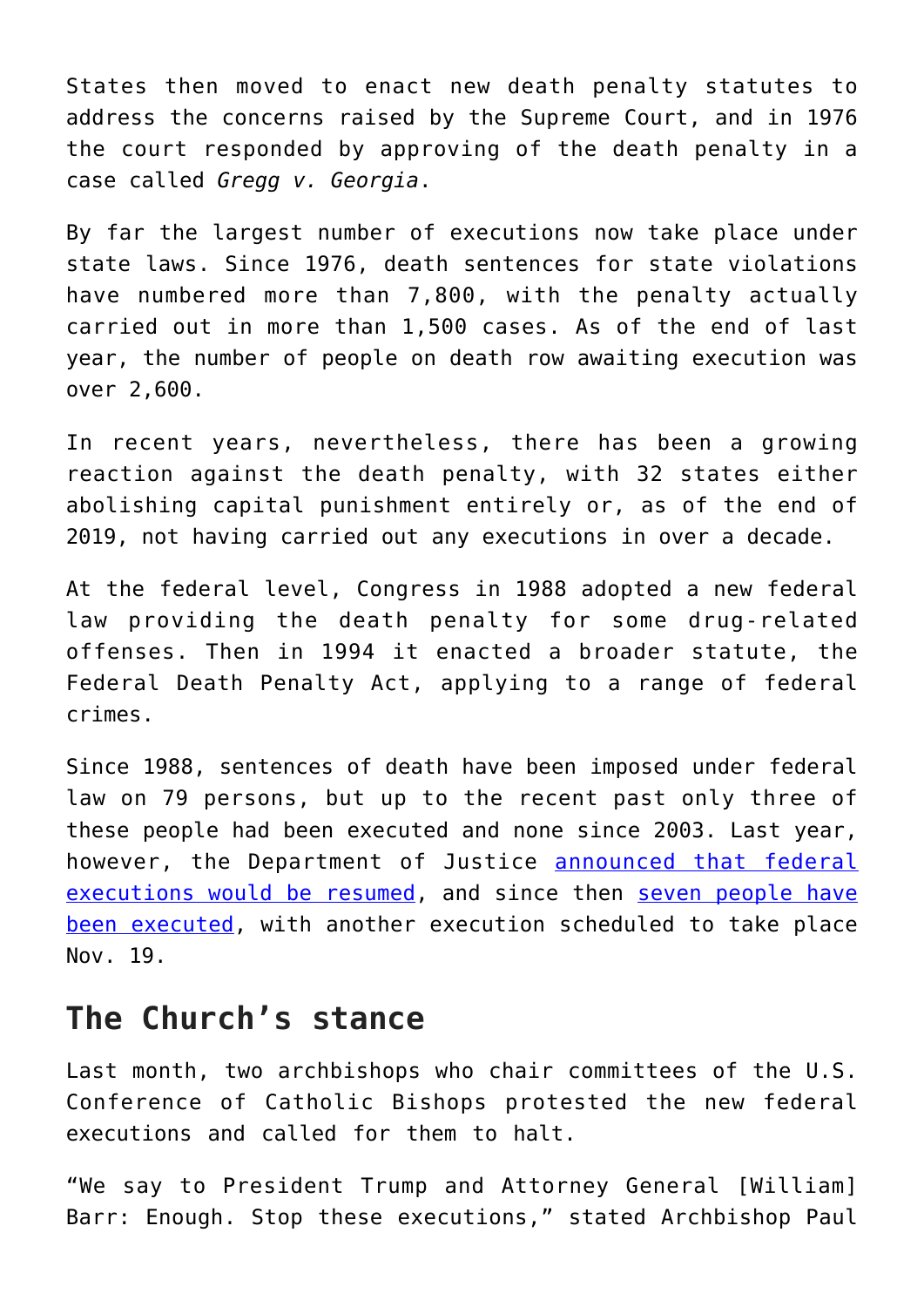S. Coakley of Oklahoma City, chairman of the USCCB Committee on Domestic Justice and Human Development, and Archbishop Joseph F. Naumann of Kansas City, Kansas, chairman of Committee on Pro-Life Activities.

While acknowledging that "accountability and legitimate punishment" are a necessary part of society's response to capital crimes, the two archbishops nevertheless cited the teaching of Popes St. John Paul II, Benedict XVI and Francis in declaring the execution of offenders to be "completely unnecessary and unacceptable."

In recent times the Church has moved steadily in the direction [of rejecting capital punishment](https://osvnews.com/2019/07/31/why-is-the-death-penalty-so-bad/) after centuries in which there was a theological consensus extending guarded approval to the practice. The first edition of the Catechism of the Catholic Church, published in 1992, briefly reviewed this history, but it added that, where available, "bloodless means" of punishment should be used in preference to the death penalty as being "more in conformity to the dignity of the human person" (No. 2267).

In his 1995 encyclical *Evangelium Vitae* ("The Gospel of Life"), Pope St. John Paul went a step further, making allowance for the death penalty only in cases of "absolute necessity" for the protection of society while adding that such situations today are "very rare, if not practically nonexistent" (No. 56). Pope Benedict in an address in 2011 called on governments worldwide to "eliminate capital punishment."

In 2018, Pope Francis directed that the language of the Catechism be strengthened [to declare the death penalty](https://osvnews.com/2018/08/19/pope-nixes-death-penalty/) ["inadmissible.](https://osvnews.com/2018/08/19/pope-nixes-death-penalty/)" His new encyclical in effect ratifies and reinforces that judgment.

## **Abolishing the death penalty**

As matters now stand, there seems little chance that the